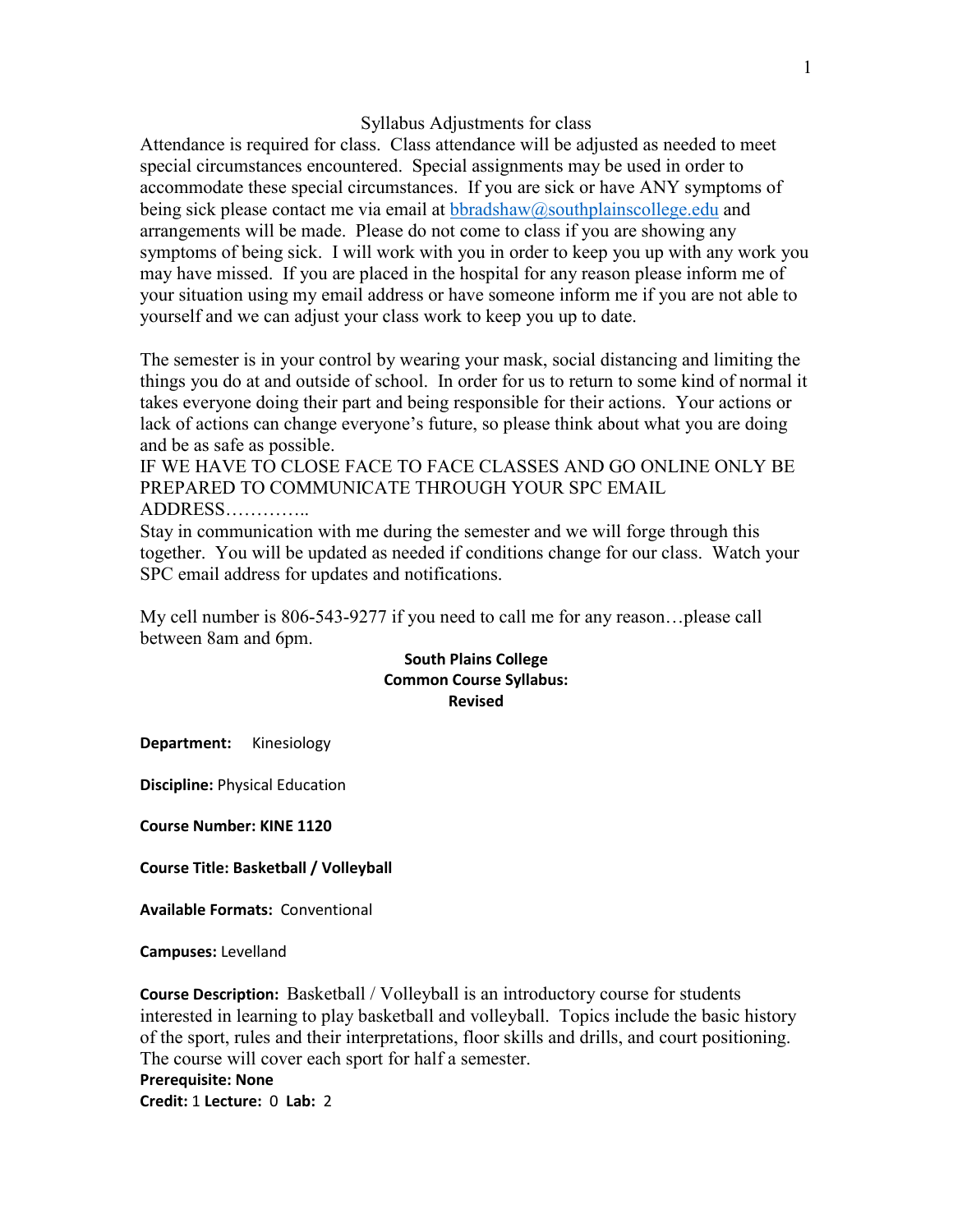**Textbook: None**

**Supplies:** Athletic apparel and non marking athletic shoes.

**This course partially satisfies a Core Curriculum Requirement: No**

**Core Curriculum Objectives addressed: None**

**Student Learning Outcomes & Assessment**

| The student will learn basic knowledge of the rules of each sport.    | Written exam      |
|-----------------------------------------------------------------------|-------------------|
| The student will develop skills such as passing, dribbling, shooting, | Daily observation |
| setting and spiking.                                                  |                   |
| The student will know terms and mechanics used in each sport.         | Written exam      |
| The student will know the basics of stretching and warming up.        | Daily observation |
| The student will know the basic care and prevention of injuries       | Daily activities  |

**Course Evaluation:** 20% - A comprehensive written final exam

20% - Skill and class behavior grade

 $60\%$  - Attendance and Participation (Each absence after the  $1<sup>st</sup>$  counts 2 points and a non-participation counts 1 point off the attendance grade. Arriving late may count points off as well.) A-  $100 - 89.5$ B- 89.4 – 79.5 C-  $79.4 - 69.5$ D-  $69.4 - 59.5$ 

F-  $59.4 - 0$ 

**Attendance Policy:** See the South Plains College General Catalog for class attendance and excessive absences. An individual may be dropped on the 5<sup>th</sup> absence.

## Basketball / Volleyball Daily Activity List KINE 1120 South Plains College

Week/Day Daily Activity

Week 1 Day 1 -Check roll, Syllabus, Discuss class, Grading and Attendance

Week 1 Day 2 -Recap Day 1, Tour facility, Introduce stretches, Issue lockers

Week 2 Day 3 -Stretch, laps, explain court markings and rules of Basketball

Week 2 Day 4 -Stretch, laps, explain drills, follow through and wrist action

Week 3 Day 5 -Stretch, laps, drills, team drills, play  $\frac{1}{2}$  court

Week 3 Day 6 -Stretch, laps, drills, team drills, play  $\frac{1}{2}$  court

Week 4 Day 7 -Stretch, laps, drills, team drills, play  $\frac{1}{2}$  court

Week 4 Day 8 -Stretch, laps, drills, play full court

Week 5 Day 9 -Stretch, laps, drills, play full court

Week 5 Day 10-Stretch, Laps, drills, play full court

Week 6 Day 11-Stretch, Laps, drills, play full court

Week 6 Day 12-Stretch, Laps, drills, play full court

Week 7 Day 13-Stretch, Laps, drills, play full court

Week 7 Day 14-Stretch, Laps, drills, shooting contest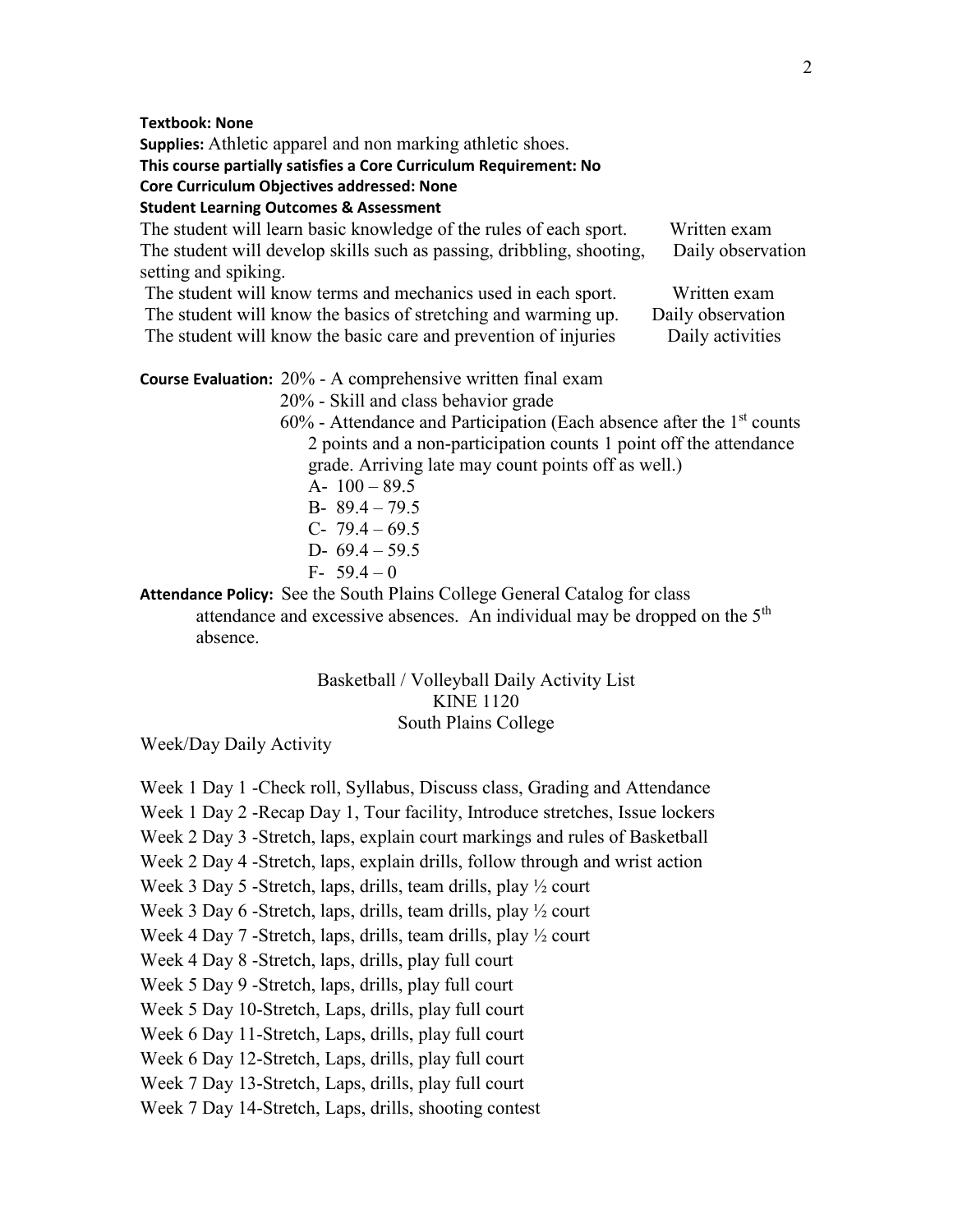Week 8 Day 15-Stretch, Laps, drills, free choice – 3 on 3, Horse, 21, Tip Week 8 Day 16-Stretch, Laps, drills, play full court Week 9 Day 17-Stretch, Laps, explain court markings and rules of Volleyball Week 9 Day 18-Stretch, Laps, drills – bump, setting Week 10 Day 19-Stretch, Laps, drills – bump, setting, spikes and serving Week 10 Day 20-Stretch, Laps, drills – bump, setting, spikes and serving Week 11 Day 21-Stretch, Laps, drills – bump, setting, spikes and team drills Week 11 Day 22-Stretch, Laps, Play (rally scoring) Week 12 Day 23-Stretch, Laps, Play Week 12 Day 24-Stretch, Laps, Play Week 13 Day 25-Stretch, Laps, Play Week 13 Day 26-Stretch, Laps, Play Week 14 Day 27-Stretch, Laps, Play (traditional scoring) Week 14 Day 28-Stretch, Laps, Play Week 15 Day 29-Stretch, Laps, Play Week 15 Day 30-Play, Final Review Week 16 Day 31-Final Exam

*[Students are expected to attend all classes in order to be successful in a course. The student may be administratively withdrawn from the course when absences become excessive as defined in the course syllabus.*

*When an unavoidable reason for class absence arises, such as illness, an official trip authorized by the college or an official activity, the instructor may permit the student to make up work missed. It is the student's responsibility to complete work missed within a reasonable period of time as determined by the instructor. Students are officially enrolled in all courses for which they pay tuition and fees at the time of registration. Should a student, for any reason, delay in reporting to a class after official enrollment, absences will be attributed to the student from the first class meeting.*

*It is the student's responsibility to verify administrative drops for excessive absences through MySPC using his or her student online account. If it is determined that a student is awarded financial aid for a class or classes in which the student never attended or participated, the financial aid award will be adjusted in accordance with the classes in which the student did attend/participate and the student will owe any balance resulting from the adjustment.]*

**Student Code of Conduct Policy**: **(REQUIRED)** Any successful learning experience requires mutual respect on the part of the student and the instructor. Neither instructor nor student should be subject to others' behavior that is rude, disruptive, intimidating, aggressive, or demeaning**.** Student conduct that disrupts the learning process or is deemed disrespectful or threatening shall not be tolerated and may lead to disciplinary action and/or removal from class.

**Diversity Statement: (REQUIRED)** In this class, the teacher will establish and support an environment that values and nurtures individual and group differences and encourages engagement and interaction. Understanding and respecting multiple experiences and